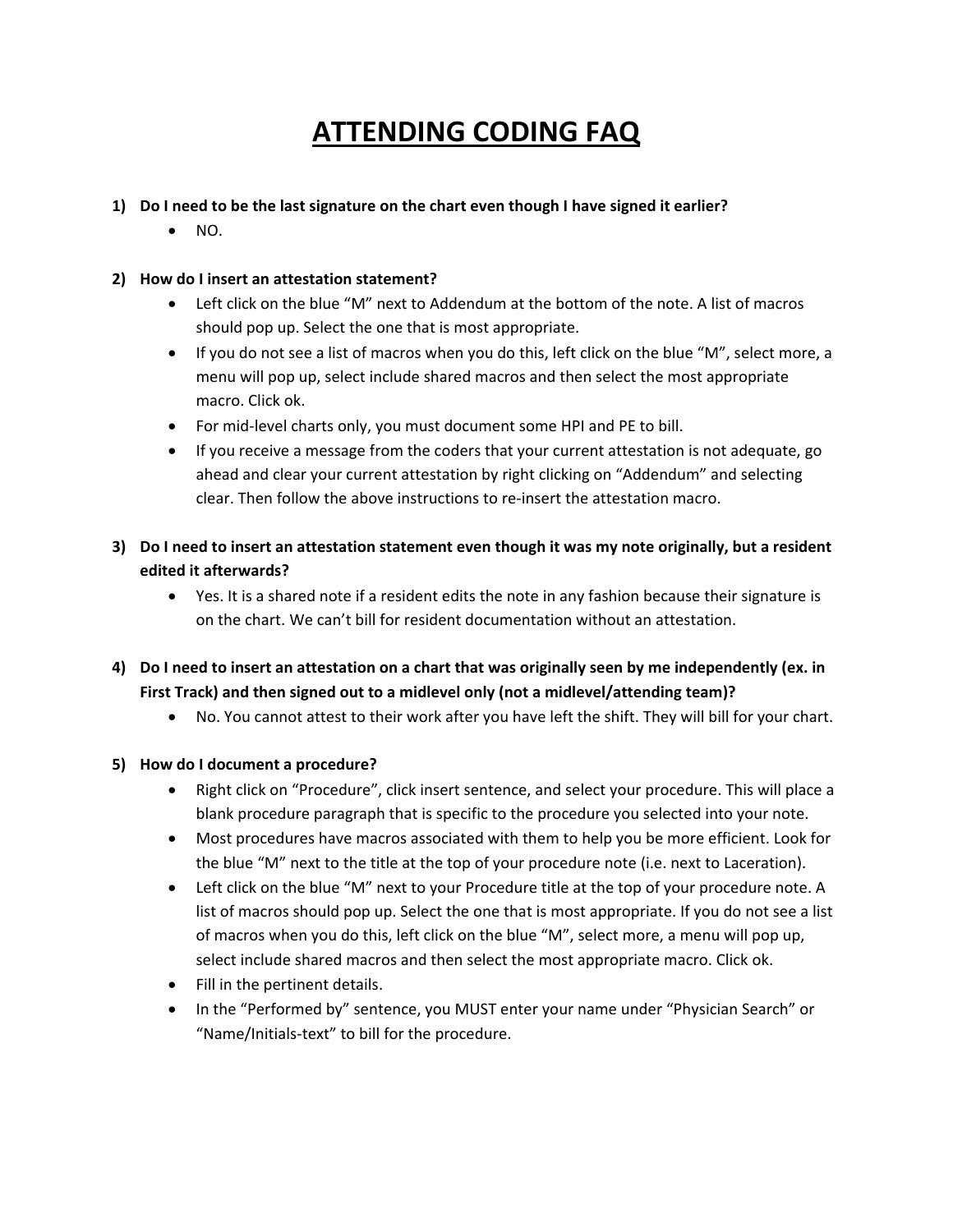#### **6) How do I attest to a procedure done by a resident?**

- In the procedure note, make sure the resident entered their name in the "Performed by" sentence, under "Physician Search" or "Name/Initials-text" to bill for the procedure.
- Next, enter your name in the "Physician Search" or "Name/Initials-text" field, whichever one isn't taken.
- Attest to the resident procedure. Do this by using the procedure attestation macro under Addendum at the very bottom of your power note.
- Left click on the blue "M" next to Addendum at the bottom of the note. A list of macros should pop up. Select "Resident Procedure Supervision Attestation". If you do not see a list of macros when you do this, left click on the blue "M", select more, a menu will pop up, select include shared macros and then select "Resident Procedure Supervision Attestation". Click ok.
- In the Addendum, it is NOT sufficient to simply select "procedure" under "Participated in pt care". Use the macro to ensure compliance.

#### **7) Do I need to have multiple attestations for multiple procedures?**

• No, only one attestation is required. It is not necessary, but if you wanted to list the procedures you supervised in your addendum, that would be appropriate.

#### **8) How do I document critical care?**

- Right click on "Procedure", click insert sentence, and select "Critical care note". This will place a blank critical care paragraph your note.
- Left click on the blue "M" next to the "Critical care note" title at the top of your procedure note. A list of macros should pop up. Select the critical care macro. If you do not see a list of macros when you do this, left click on the blue "M", select more, a menu will pop up, select include shared macros and then select the critical care macro. Click ok.
- Fill in the pertinent details including the total time of critical care.
- In the "Performed by" sentence, you MUST enter your name under "Physician Search" or "Name/Initials‐text" to bill for the procedure. Please note that you cannot enter the resident name in this field because residents cannot bill for critical care.

#### **9) How do I document my plan to have the patient observed in the Observation Unit?**

- Under Impression and Plan >> Disposition >> Admit, enter the time and select Obs.
- Type the reasons why you are placing the patient in observation, and what care they are to receive (IVF, meds, monitoring, consults, etc.) in the "Other" field.
- In Power Orders, activate the appropriate observation power plan.

#### **10) How do I document a discharge note for a patient out of the observation unit?**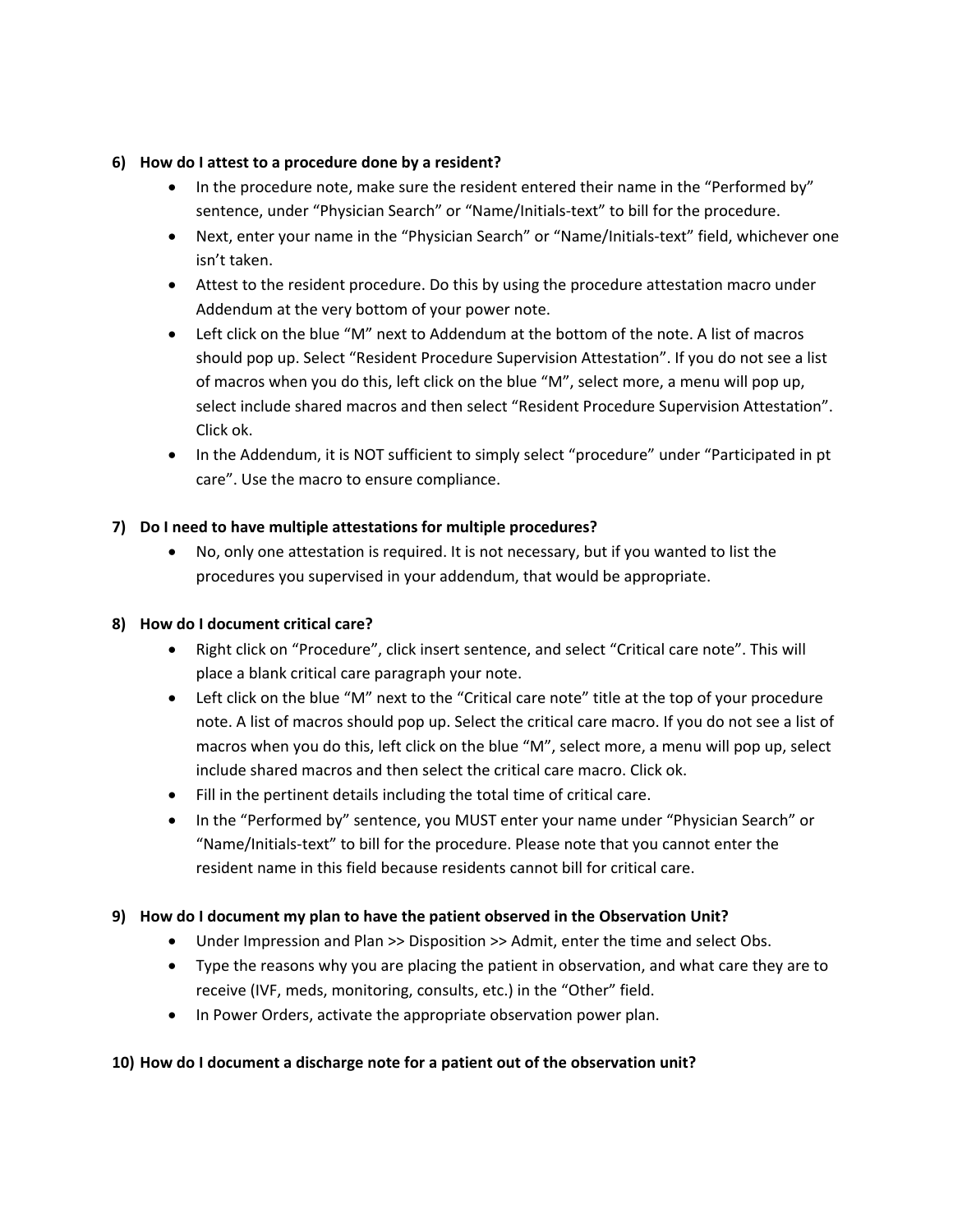- Start a new Power Note, but select the note type as ED Note Observation and change the reason for visit to Addendum. To do this, type Addendum in the yellow search field, hit enter and double click on it until it shows up under Reason for Visit. Click ok.
- Fill in the pertinent details, including the physical examination, disposition and diagnosis. You may include an update on the patient's status under "Notes" in medical decision making (ex. the patient is chest pain free and cardiology has cleared the patient for discharge).
- Discharge per usual.
- Please take care to change your note type back to ED Note Provider after you write the observation note because the program will default to the last note type you selected for your future patients.

#### **11) How do I sign out a patient?**

- Under Impression and Plan >> Disposition >> Pt care transitioned to, enter the time and the name of the physician to whom you are transferring care. Enter the pending work up in the "Other" field.
- If more than one sign out has happened, right click on "Pt care transitioned to" and select repeat to document a second transition of care.
- Should you get a message from the coders asking for incomplete elements, AND you transitioned the chart to another provider, simply reply to the coders to this effect and copy the attending you transitioned the care to.

#### **12) Do I have to sign out all my patients?**

- While all patients are checked out to the next team at shift change, not all charts should be signed over to the next attending.
- Only sign out patients using the "Pt care transitioned to" field that you feel are pending further work up, or have an unclear diagnosis/disposition at change of shift. If you sign out your chart to another provider, expect that provider to bill for that pt.

#### **13) How do I unlock a note?**

•

• When you go to edit the chart, you will get a screen that says the following:

| Note in Use                                                                                                  |  |
|--------------------------------------------------------------------------------------------------------------|--|
| This note is in use by Sarangarm, Dusadee as of 8/14/2012 1:25:18 AM.                                        |  |
| Open the note in "read only" mode, copy the note as it was last saved to make a<br>new note, or open anyway. |  |
| <br>Cancel<br>Open<br>Copy                                                                                   |  |